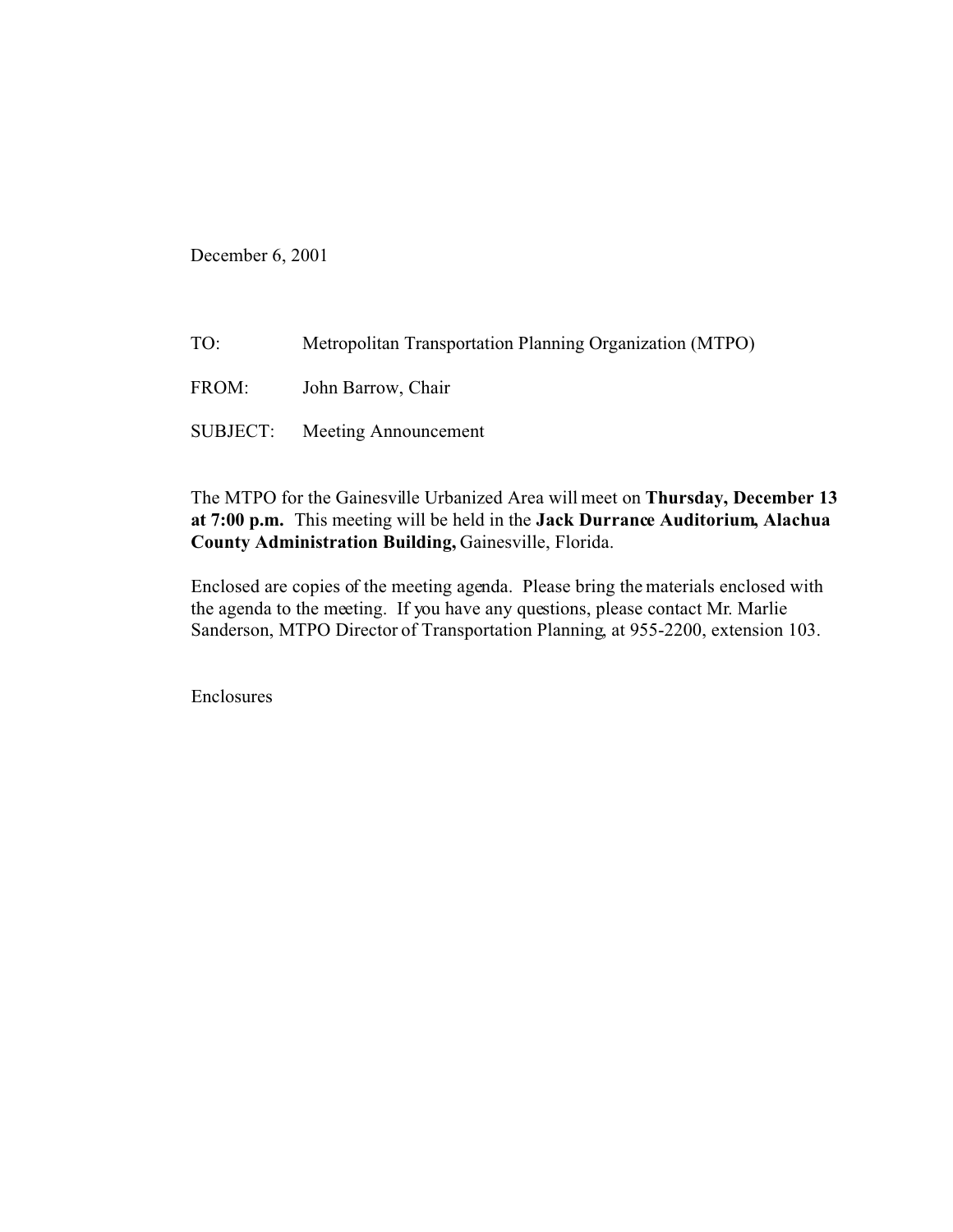## **AGENDA METROPOLITAN TRANSPORTATION PLANNING ORGANIZATION FOR THE GAINESVILLE URBANIZED AREA**

**Jack Durrance Auditorium**<br> **County Administration Building**<br> **Thursday, 7:00 p.m.**<br> **December 13, 2001 County Administration Building Gainesville, Florida**

**STAFF RECOMMENDATION**

**I. Approval of the Meeting Agenda APPROVE BOTH AGENDAS and Consent Agenda**

The MTPO needs to review and approve both agendas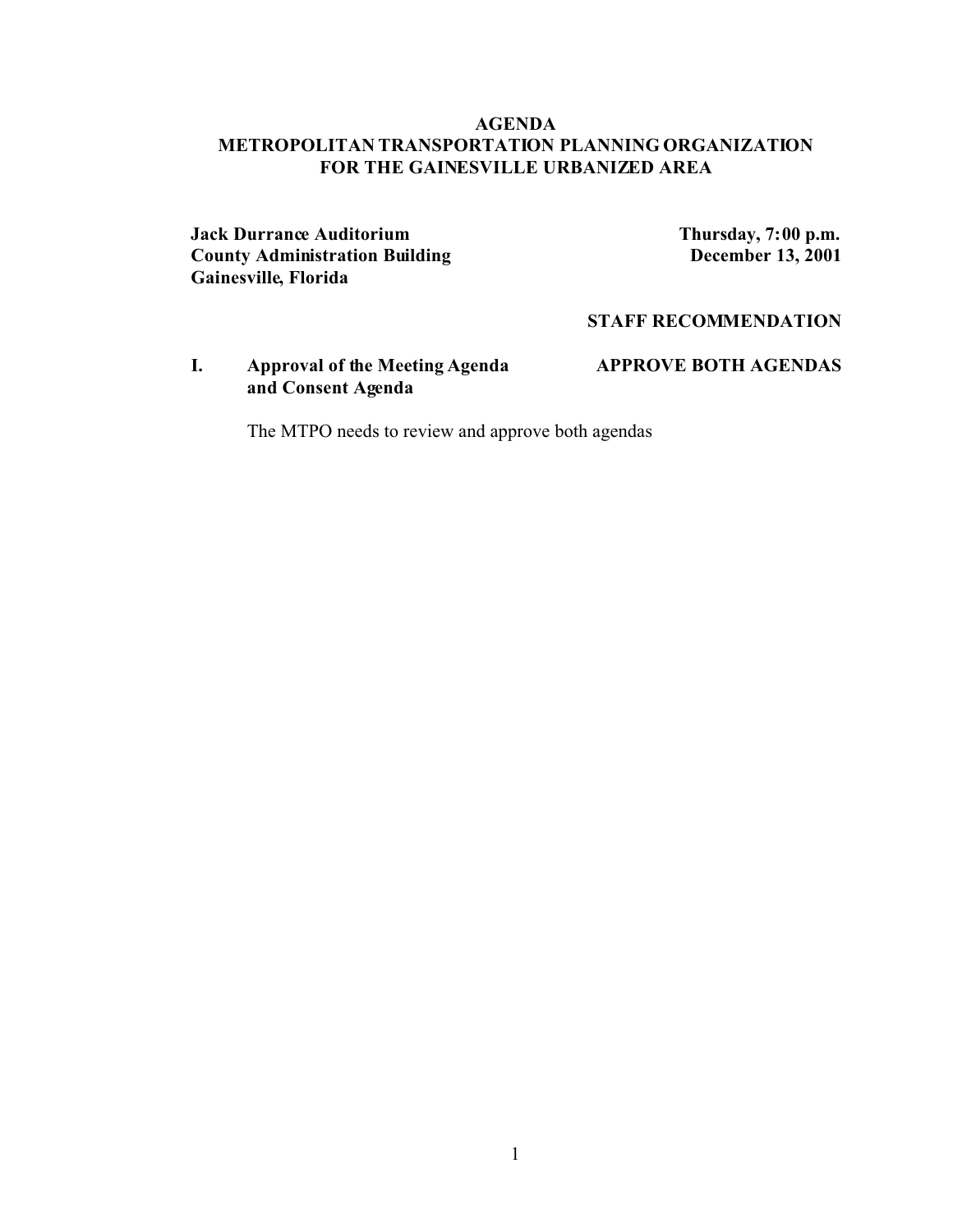## **CONSENT AGENDA METROPOLITAN TRANSPORTATION PLANNING ORGANIZATION FOR THE GAINESVILLE URBANIZED AREA**

**Jack Durrance Auditorium Thursday, 7:00 p.m. County Administration Building December 13, 2001 Gainesville, Florida STAFF RECOMMENDATION Page #01 CA. 1 MTPO Minutes- November 8, 2001 APPROVE MINUTES** This set of MTPO minutes is ready for review and approval **Page #11 CA. 2 Hull Road Right-Of-Way APPROVE JOINT RECOMMENDATION** The MTPO has asked the Committees to review the need to acquire 150 feet of right-of-way **Page #15** CA. 3 **Public Involvement Plan APPROVE JOINT RECOMMENDATION** Each year, this plan is reviewed to see if any changes should be made in order to improve the public involvement process **Page #17 CA. 4 Plan East Gainesville Contract- APPROVE STAFF Subconsultants RECOMMENDATION** According to this contract, the MTPO must approve all subconsultants **Page #33 CA. 5 U.S.C. Section 5311 Non-Urbanized Area APPROVE STAFF Formula Program Grant Application RECOMMENDATION** If awarded, these funds will be used to purchase additional rides for transportation disadvantaged individuals in Alachua County **Page #99 CA. 6 Transportation Disadvantaged FOR INFORMATION ONLY Program- Coordinator Evaluation** The Alachua County Coordinating Board has approved the annual performance evaluation of ATC Paratransit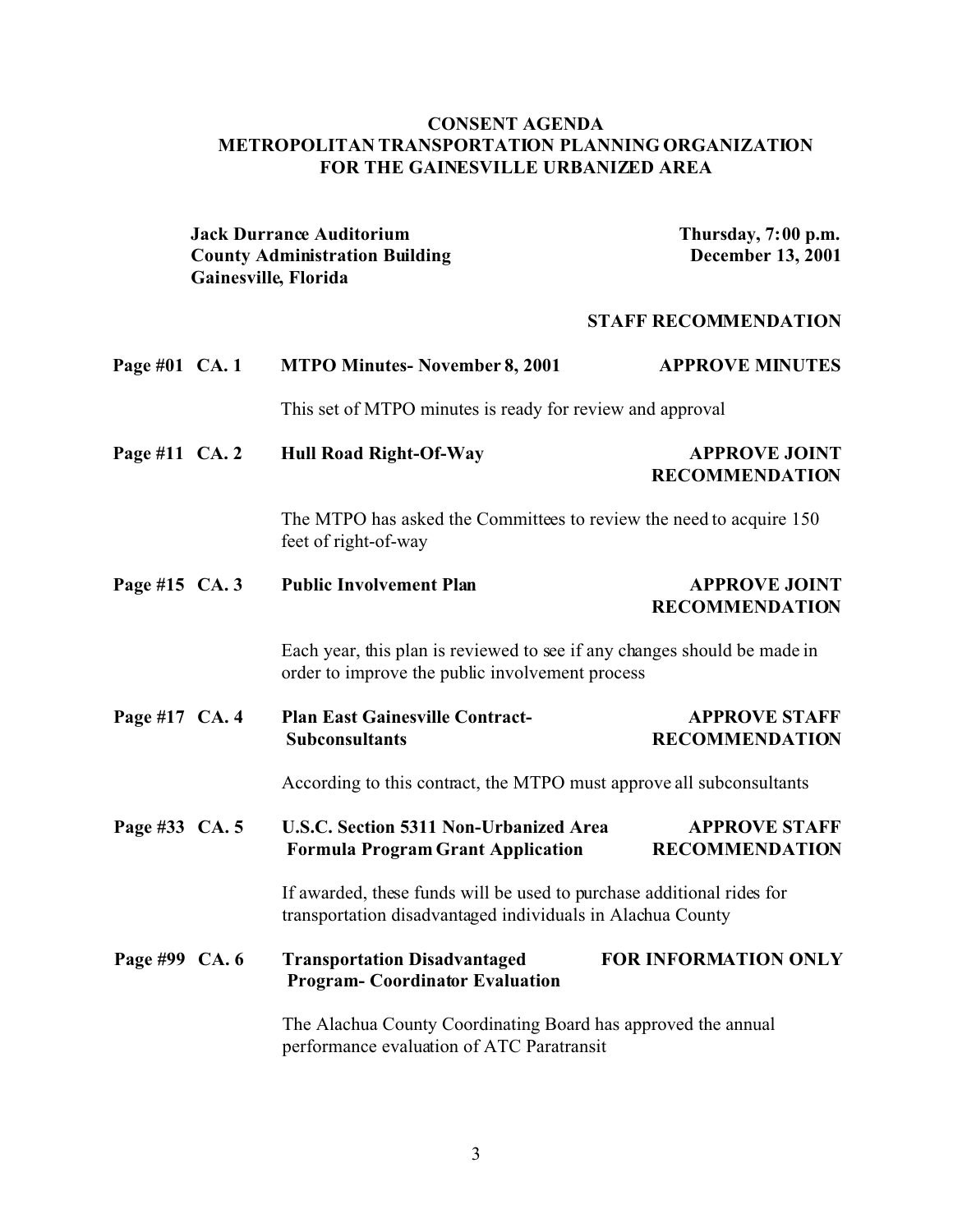# **Page #121 CA. 7 Transportation Disadvantaged FOR INFORMATION ONLY Program- Status Report**

The MTPO has asked for regular status reports concerning this program

**Page #125 CA. 8 Recent MTPO Correspondence FOR INFORMATION ONLY (Without enclosures)**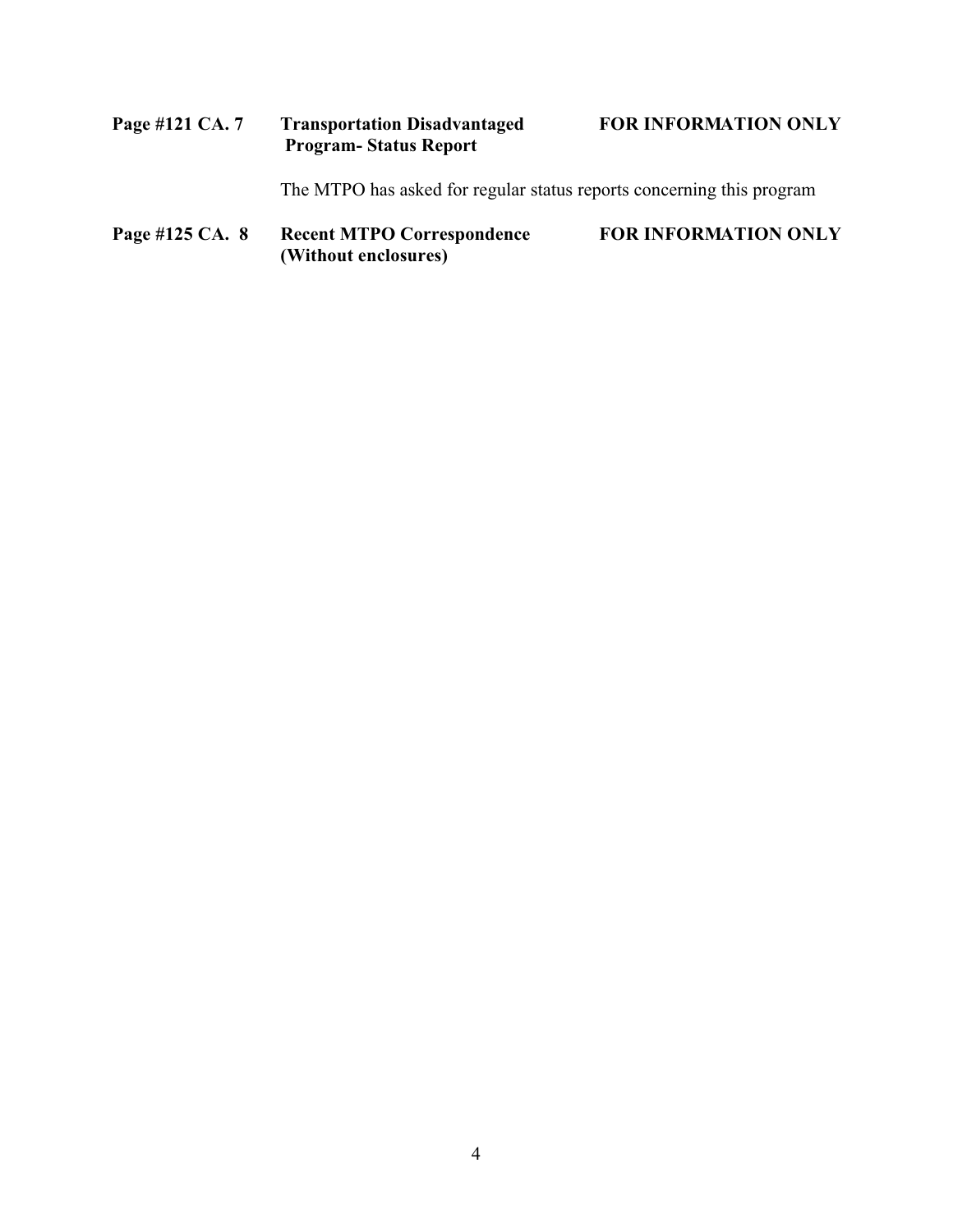## **AGENDA METROPOLITAN TRANSPORTATION PLANNING ORGANIZATION FOR THE GAINESVILLE URBANIZED AREA**

**Jack Durrance Auditorium**<br> **County Administration Building**<br> **Thursday, 7:00 p.m.**<br> **December 13, 2001 County Administration Building Gainesville, Florida**

#### **STAFF RECOMMENDATION**

| Page #147 II.  |      | Dr. Kermit Sigmon Citizen Participation<br>Award                                                                                           | PRESENT AWARD                                      |
|----------------|------|--------------------------------------------------------------------------------------------------------------------------------------------|----------------------------------------------------|
|                |      | This year, the Citizens Advisory Committee (CAC) is recommending that<br>Mr. Chandler Otis receive this award                              |                                                    |
| Page #149 III. |      | <b>Citizens Advisory Committee (CAC)</b><br><b>Vacant Positions</b>                                                                        | <b>FILL FIVE VACANT</b><br><b>POSITIONS</b>        |
|                |      | The MTPO needs to fill five vacant positions on the CAC                                                                                    |                                                    |
| Page #173      | IV.  | <b>Bicycle/Pedestrian Advisory Board (B/PAB)</b><br><b>Vacant Position</b>                                                                 | <b>FILL ONE VACANT</b><br><b>POSITION</b>          |
|                |      | The MTPO needs to fill one vacant position on the B/PAB                                                                                    |                                                    |
| Page #185      | V.   | <b>Review of City of Gainesville and</b><br><b>Alachua County Comprehensive Plans</b>                                                      | <b>APPROVE ALL</b><br><b>RECOMMENDATIONS</b>       |
|                |      | MTPO staff will discuss consistency between the MTPO's Livable<br>Community Reinvestment Plan and City and County Comprehensive Plans      |                                                    |
| Page #203      | VI.  | <b>State Road 121 Resurfacing</b>                                                                                                          | <b>APPROVE ALL JOINT</b><br><b>RECOMMENDATIONS</b> |
|                |      | The MTPO referred this issue to the Committees because of FDOT's<br>decision to add bikelanes to this project by reducing the median width |                                                    |
| Page #205      | VII. | <b>University Avenue/ Main Street</b><br><b>Community Workshop</b>                                                                         | <b>REVIEW AND DISCUSS</b>                          |
|                |      | Several members of the MTPO have discussed the need for a community<br>workshop and an MTPO field trip to other cities in Florida          |                                                    |